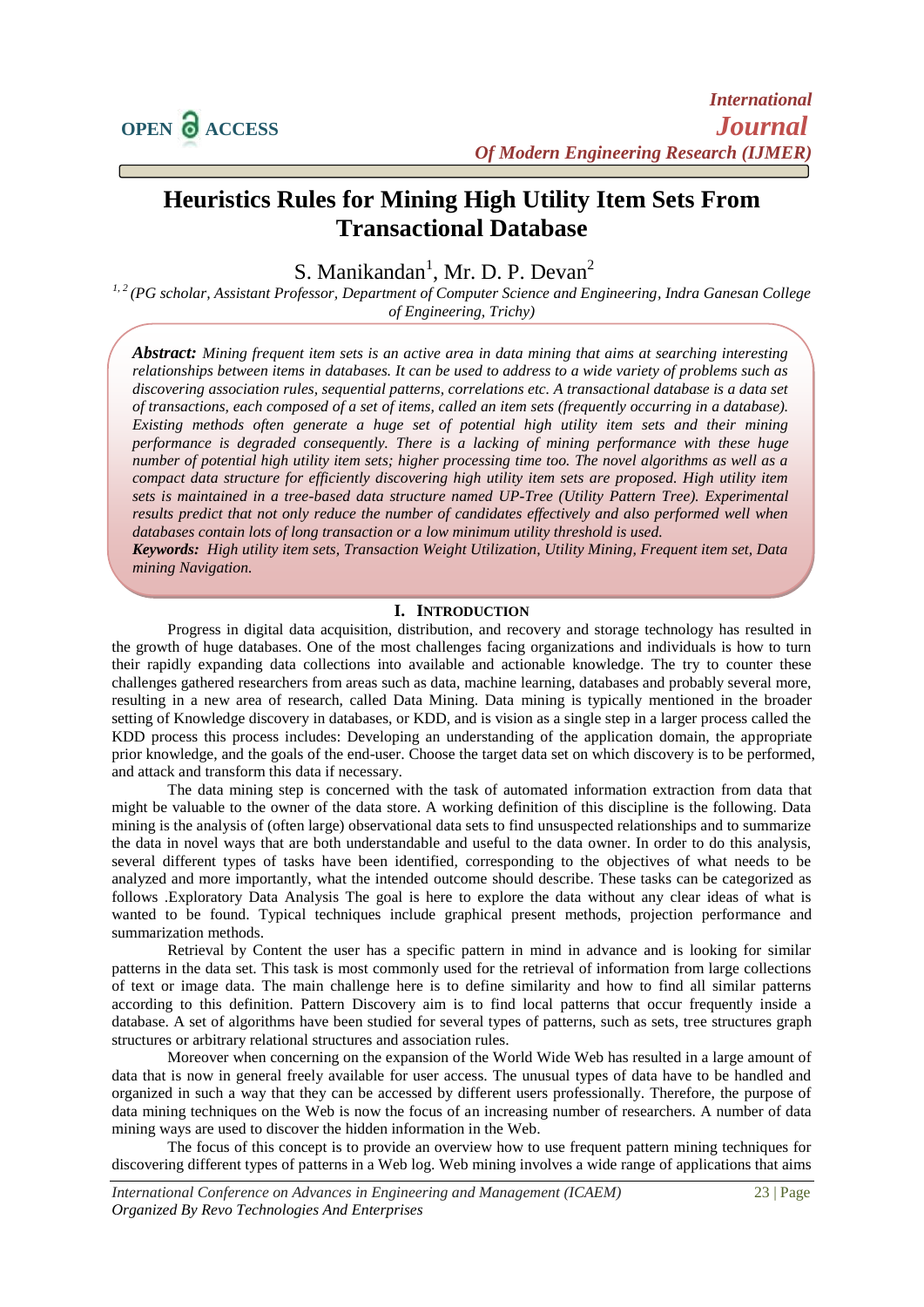at discovering and extracting hidden information in data stored on the Web. Another important purpose of Web mining is to provide a mechanism to make the data access more efficiently and sufficiently. The third attractive approach is to discover the information which can be derived from the activities of users, which are stored in log files for example for predictive Web caching. Thus, Web mining can be categorized into three different classes based on which part of the Web is to be mined; these three categories are (i) Web content mining, (ii) Web structure mining and (iii) Web usage mining.

The paper is structured as follows: Section II briefly describes some related work. Section III describes the system overview of the proposed system. Section IV describes an efficient utility pattern growth algorithm. Experimental results of the proposed algorithm is shown in Section V. Section VI concludes the paper and hints some extensions of the work.

## **II. RELATED WORK**

Association rule mining is considered to be an interesting research area and studied widely by many researchers. In the recent years, some relevant methods have been proposed for mining high utility item sets from transaction databases.

[1] Reported a tree-based algorithm, named IHUP. A tree-based structure termed IHUP-Tree is used to maintain the information about item sets and their utilities. Each node of an IHUP-Tree consists of an item name, a TWU value and a support count. This approach frequently generates a huge set of potential high utility item sets and their mining performance is degraded consequently.

This situation may become worse when databases contain many long transactions or low thresholds are set.[2] Reported the several emerging applications data mining and discovering hidden frequent patterns in time series databases, e.g., sensor networks, environment monitoring and inventory stock monitoring .This concept address the problem of discovering frequent patterns in databases with multiple time series and propose an incremental technique for discovering the complete set of frequent patterns .The demerits are pruning search space for high utility item sets mining is difficult because a superset of a low utility item set may be a high utility item set. Little Time Spending Process

.[3] Suggested the high utility pattern (HUP) mining over data streams has become a challenging research issue in data mining. It saves a huge amount of memory space by keeping the recent information very efficiently in an HUS-tree. The Demerits are consisting multiple database scans.[4] implemented the knowledge discovery process; utility based measures can be used in three ways, which call the roles of the utility based measures.

First, measures can be used to prune uninteresting patterns during the data mining process to narrow the search space and thus improve the mining efficiency. Secondly, measures can be used to rank the patterns according to the order of their interestingness scores. Thirdly, measures can be used during post processing to select the interesting patterns. This approach meets the critical requirements on time and space efficiency for mining data streams.

[5] Reported about the increasing profit of a corporation is one of the most important goals of data mining. Traditional association rules methods only consider whether an item is bought in a transaction. However, customers can buy more than one of the same item in a transaction, and the unit profit for each item may vary.

Utility mining, a generalized form of share mining has been proposed to overcome the drawback of traditional association rule mining.[6] Suggested the expression-based axis, that gives more weight to gene expression profiles than the other two interpretation axis, is the most currently used. However, approaches in this axis present many well-known drawbacks.[7] Implemented the three variations of tree structure. Among them, the IHUPL Tree is very simple and easy to construct and handle, as it does not require any restructuring operation in spite of incremental updating of the databases

.A pattern growth approach is used to avoid the level-wise candidate generation-and-test methodology. The demerits is that not scalable for large number of transactions.[8] reported the weighted-support; a new measure of item sets in databases is introduced with only binary attributes. The basic idea behind w-support is that a frequent item set may not be as important as it appears, because the weights of transactions are different. These weights are completely derived from the internal structure of the database based on the assumption that good transactions consist of good items.[9] Suggested a new framework, namely Mobile Commerce Explorer (MCE), to mine and predict mobile users movements and transactions under the context of mobile commerce .Its limitations are adapting only Mobile commerce patterns. Its limitations are adapting only Mobile commerce patterns [10] implemented the derived algorithm named MF to convert the original sequence of log data into a set of maximal forward references. The backward references are being filtered out and concentrated on mining meaningful user access sequences. Tree construction time is little costlier.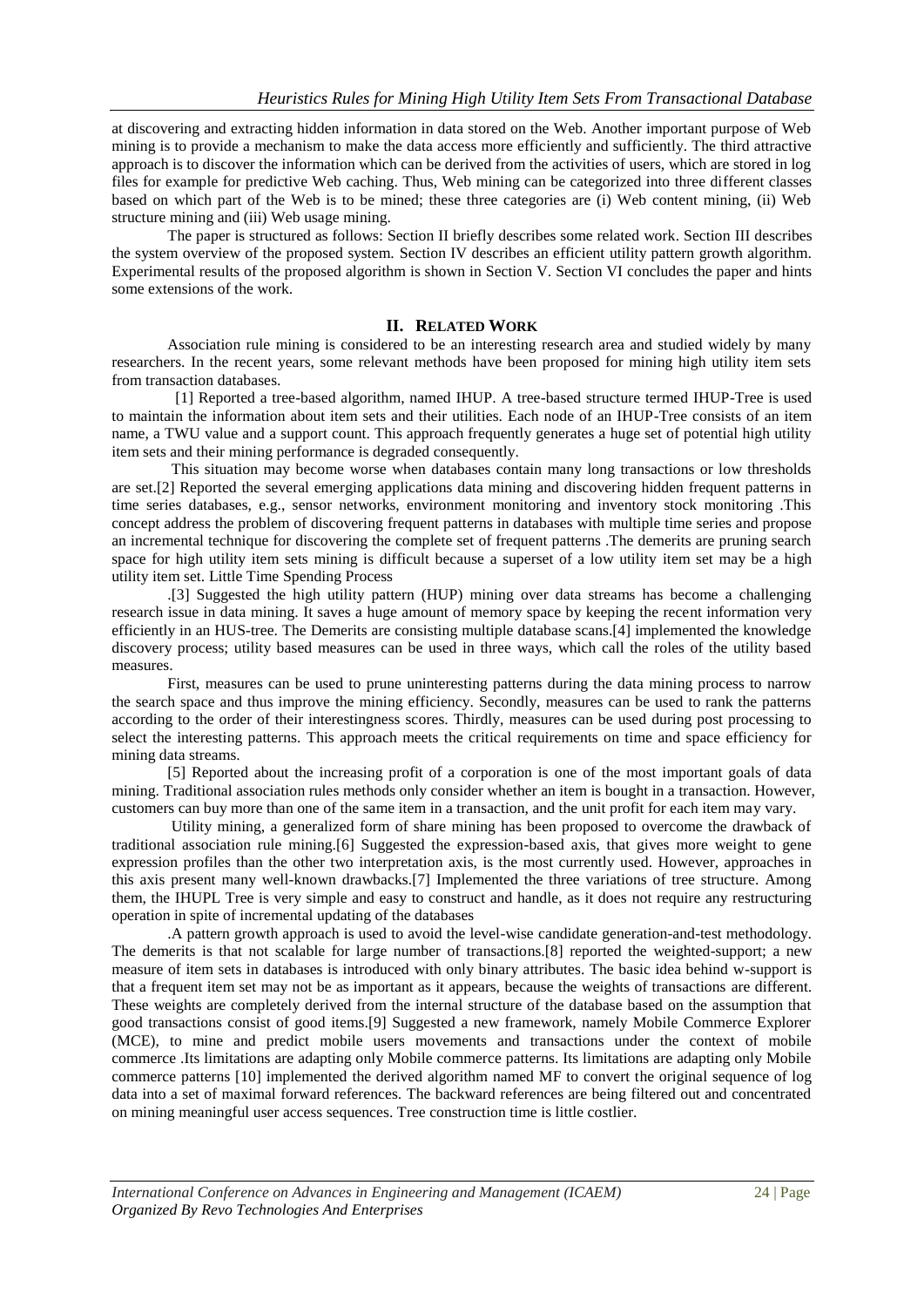

Fig. 1 Work Flow model of the Proposed System

## **III. SYSTEM OVERVIEW**

The various existing techniques and some of their problems are discussed in Section II. This section discusses about the system overview and work flow model of the proposed system. The fig.1shows the system architecture of the proposed method. The dataset contains group of items that are retrieved from the transactional databases. The Log Files are collected from the data catalogs. Organizing log files are used to preprocess the item sets, which are used to avoid the repeated items in the dataset. Based on the log files the patterns are generated as per the logic such as each user is initialized with their own id. Form the log files the quantity which determines the number of times user accessed the items. For each log, the profit table is initialized. Transaction Utility is calculated based on multiplication of both the quantity and profit value of each item. Based on the transaction utility, transaction weighted closure is calculated. After that minimum support count is calculated based on maximum transaction weighted utility and user specified threshold value.

Maximum transaction weighted utility is calculated from the transaction utility. Eliminating unpromising items from the item set based on DGU and DGN strategy. After eliminating unpromising items from the item set the utility pattern catalog is constructed. It is to maintain the information of transactions and high utility item sets. Based on the utility pattern catalog, global UP catalog is constructed. The conditional patterns are generated by tracing the paths in the original Catalog. Then Apply DLU to reduce path utilities of the paths. The path utility of an item is estimated.

The conditional Catalogs (also called local Catalogs).The reorganized path construction process is done too. This process is done after discarding the nodes. Now apply the mining procedure based on the Heuristics rules. The final step is to identify high utility item sets from the large data set.

## **IV. PROPOSED TECHNIQUE**

The work flow model of the proposed system is explained in Section III. This section describes the details about the proposed techniques with modules and algorithm.

# *A. Organizing The Log Files*

Suppose The Log Files are collected from the data catalogs. The patterns are generated as per the logic such as each user is initialized with their own id. The quantities which determine the number of times user accessed the item set. For each log, the profit table is initialized. However the transaction utility (TU) hereby called as log utility (LU) is estimated by multiplying the quantity and log Profit value. Given a finite set of items  $I = \{i1, i2... \text{ im}\}\)$ , each item ip has a unit profit pr (ip). An item sets X is a set of k distinct items  $\{i1, i2... \text{ ik}\}\$  $1 \le j \le k$ . k is the length of X. An item sets with length k is called a k-item set, transaction database  $D = \{T1,$ T2… Tn} contains a set of transactions, and each transaction Td (1 ... d ... n) has a unique identifier d, called TID. Each item ip in transaction Td is associated with a quantity q(ip, Td), that is, the purchased quantity of ip in Td. Utility of an item ip in a transaction Td is denoted as u(ip, Td) and defined as profit and quantity. Utility of an item sets X in Td is denoted as  $u(X, Td)$  and defined as adding all utilities . An item sets is called a high utility item set sif its utility is no less than a user-specified minimum utility threshold which is denoted as min util. Otherwise, it is called a low utility item set. After the dataset is extracted the data has to be reframed in this manner, it should contain the (transaction, quantity) and thus computing the utility patterns .The patterns are generated as per the logic such as each user is initialized with their own id. The quantities which determine the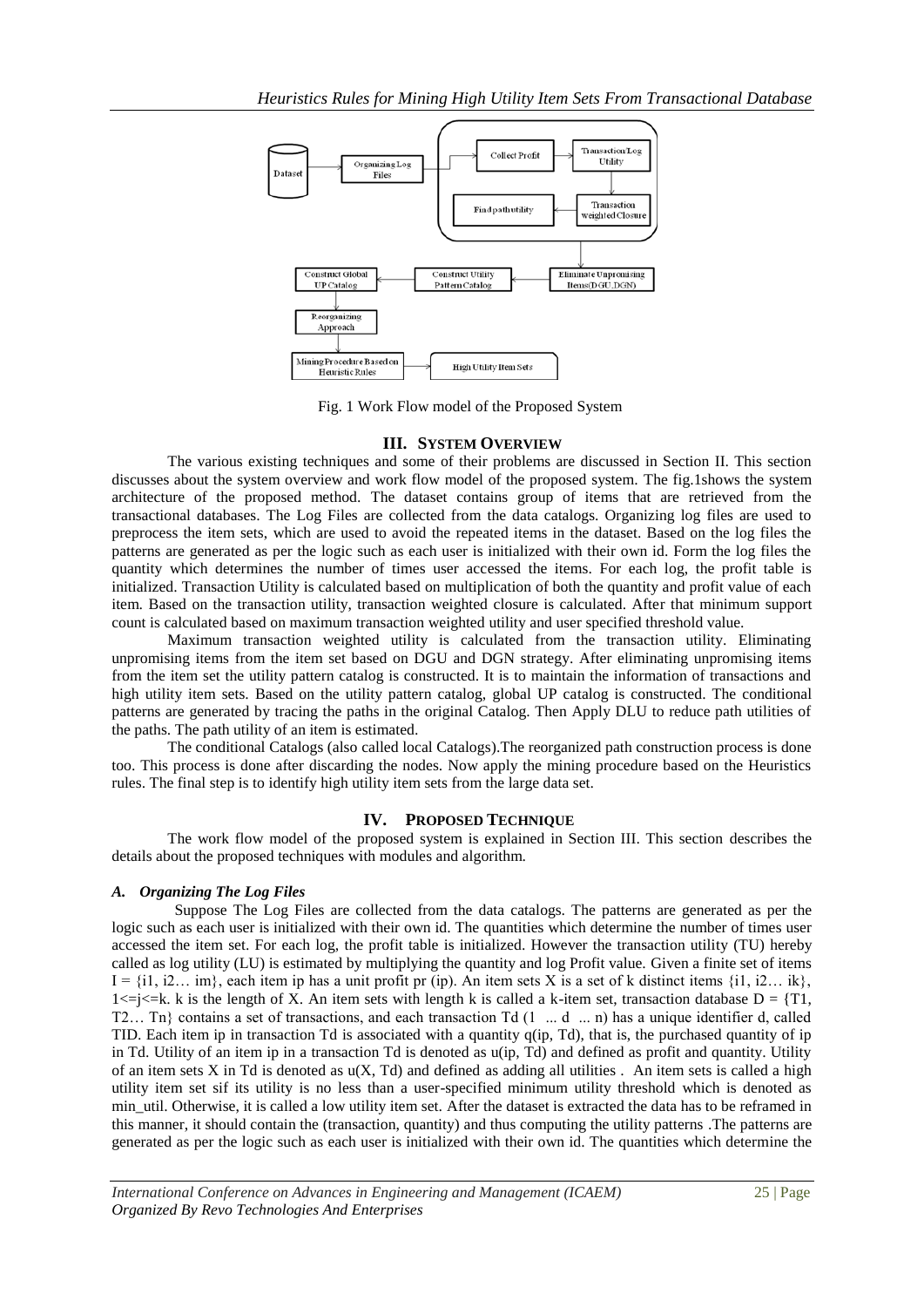number of times user accessed the item set. For each log, the profit table is initialized. However the transaction utility (TU) hereby called as log utility (LU) is estimated by multiplying the quantity and log Profit value

## *B. Transaction-Weighted Downward Closure*

Let Transaction-weighted utility of an item sets X is the sum of the transaction utilities of all the transactions containing X, which is denoted as  $TWU(X)$  and defined as by summing up the transaction utilities of all transactions containing that item. The minimized threshold is set and the transaction weighted utility is found. An item sets X is called a high transaction weighted utility item set if  $TWU(X)$  is no less than min\_util. Following this the reorganization of the table is carried out. It is depended on ranking the high utility items.

For instance consider a transaction Log {A, B, D, E, F} The TWF is carried out for each item resulting in the manner such as Say for Item A if TWF is 93, for B if it is 92, C is 99, D is 96, E=  $107$ , F=50, G=45, If the items minimum utility is set as 50 then the F, G are eliminated. It is ordered in descending order, {E, C, D, A, B}.Hence the original transaction is again re ordered as {E, C, A, B}, its respective Transaction utility is found by multiplying the quantity and Profit value. These steps are repeated for each transaction. An item ip is called a promising item if TWU (ip), min\_util. Otherwise it is called an unpromising item. Without loss of generality, an item is also called a promising item if its overestimated utility (which is different from TWU in this paper) is no less than min\_util. Otherwise it is called an unpromising item.

These are eliminated. New TU after pruning unpromising items is called reorganized transaction utility (abbreviated as RTU). RTU of a reorganized transaction Tr is denoted as RTU (Tr). By reorganizing the transactions, not only less information is needed to be recorded in UP-Tree, but also smaller overestimated utilities for item sets are generated. Compute the Transaction utility of a transaction Td based on minimum weighted utility. Compute the Transaction-weighted utility of an item set  $X$  is the sum of the transaction utilities of all the transactions containing X, which is denoted as TWU(X).Estimate the high transaction weighted utility item set . It is the one which is not less than min\_util. Evaluate the Transaction Weighted Downward Closure by downward closure property which can be done by applying the transaction weighted utility.

#### *C***.** *Utility Pattern Tree*

The construction of a global UP-Tree can be performed with two scans of the original database. In the first scan, TU of each transaction is computed. At the same time, TWU of each single item is also accumulated. By TWDC property, an item and its supersets are unpromising to be high utility item sets if its TWU is less than the minimum utility threshold. Such an item is called an unpromising item.

In a UP-Tree, each node N consists of N.name, N.count, N.nu, N.parent, N.hlink and a set of child nodes. N.name is the node's item name. N.count is the node's support count. N.nu is the node's node utility, i.e., overestimated utility of the node. N.parent records the parent node of N. N.hlink is a node link which points to a node whose item name is the same as N.name. A table named header table is employed to facilitate the traversal of UP-Tree. In header table, each entry records an item name, an overestimated utility, and a link. The link points to the last occurrence of the node which has the same item as the entry in the UP-Tree. By following the links in header table and the nodes in UP-Tree, the nodes having the same name can be traversed efficiently.

Hence the unpromising items are found and eliminated. {F}, {G} and {H} have been removed by DGU. After a transaction has been reorganized, it is inserted into the global UP-Tree. When  $T1' = {(C, 10) (D, 1) (A, 1)}$ 1)} is inserted, the first node NC is created with NC.item =  $\{C\}$  and NC.count = 1. NC.nu is increased by RTU (T1') minus the utilities of the rest items that are behind  $\{C\}$  in T1', that is, NC.nu = RTU (T1') – (u ( $\{D\}$ , T1')  $+ u (\{A\}, T1')) = 17-(2+5) = 10$ . Note that it can also be calculated as the sum of utilities of the items that are before item  $\{D\}$  in T1', i.e., NC.nu = u  $(\{C\}, T1') = 10$ . The second node ND is created with ND.item =  $\{D\}$ , ND.count = 1 and ND.nu = RTU (T1') – u  $({A}, T1') = 17-5 = 12$ . The third node NA is created with NA.item  $= {A}$ , NA.count = 1 and NA.nu = RTU (T1') = 17. After inserting all reorganized transactions by the same way, the global UP-Tree is constructed. Comparing with the IHUP-Tree, node utilities of the nodes in UP-Tree are less than those in IHUP-Tree since the node utilities are effectively decreased by the two strategies DGU and DGN.

#### *D.**Utility Pattern-Growth*

Generate conditional pattern bases by tracing the paths in the original tree, (2) construct conditional trees (also called local trees in this paper) by the information in conditional pattern bases and (3) mine patterns from the conditional trees. However, strategies DGU and DGN cannot be applied into conditional UP-Trees since actual utilities of items in different transactions are not maintained in a global UP Tree. It cannot know actual utilities of unpromising items that need to be discarded in conditional pattern bases unless an additional database scan is performed. To overcome this problem, a naïve solution is to maintain items' actual utilities in each transaction into each node of global UP-Tree. In view of this module propose two strategies, named DLU and DLN, that are applied in the first two mining steps and introduced in this and next subsections, respectively.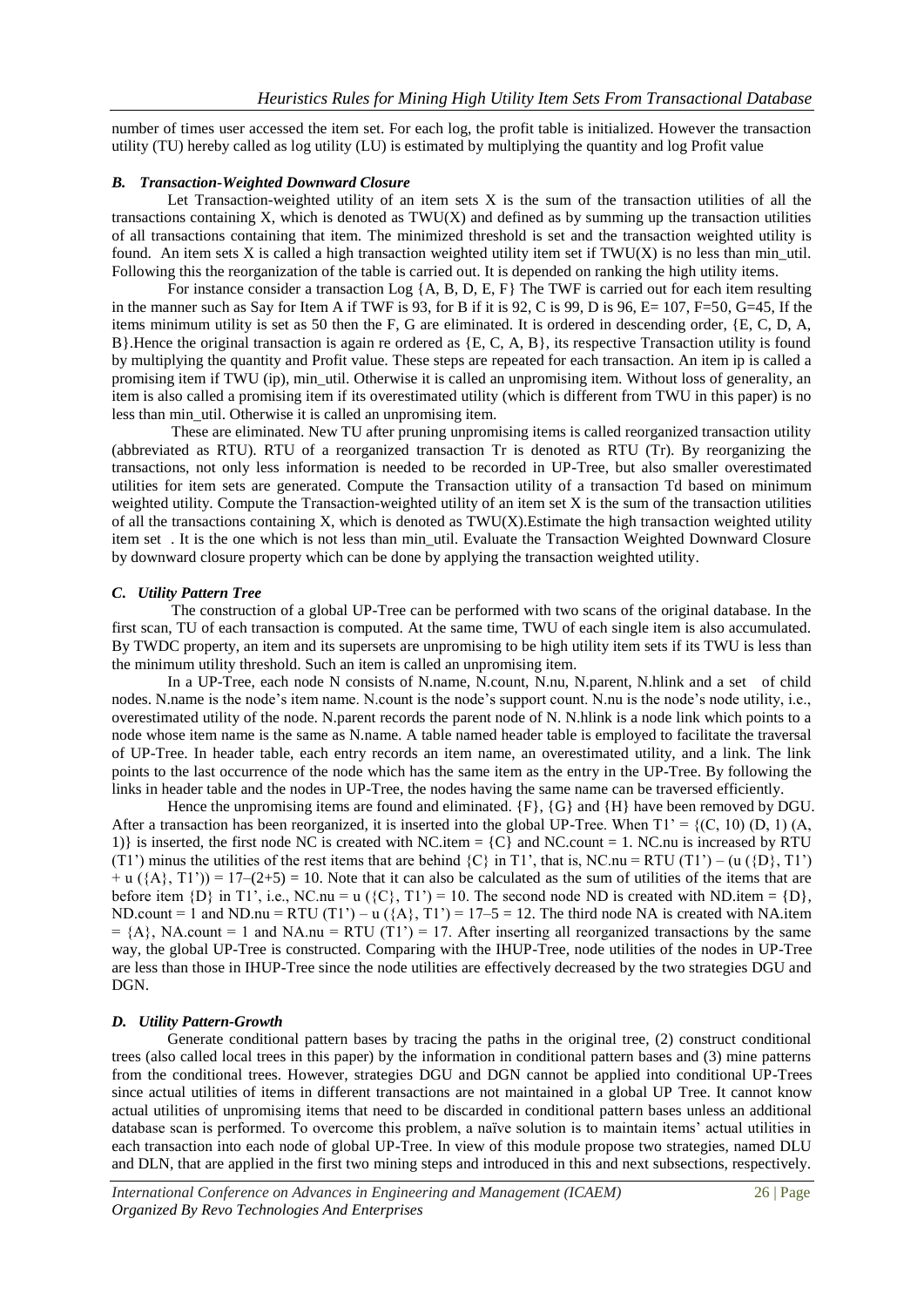For the two strategies, maintain a minimum item utility table to keep minimum item utilities for all global promising items in the database.

In UP-Growth, minimum item utility table is used to reduce the overestimated utilities. In UP-Growth+, minimal node utilities in each path are used to make the estimated pruning values closer to real utility values of the pruned items in database. Assume that Nx is the node which records the item x in the path p in a UP-Tree and Nx is composed of the items x from the set of transactions TIDSET (TX). The minimal node utility of x in p is denoted as  $min(x, p)$  and defined as Minimal node utility for each node can be acquired during the construction of a global UP-Tree.

The conditional pattern is generated by tracing the paths in the original Catalog. The Minimum item utility is evaluated by minimum utility threshold. Find the local promising items in the catalog. Then Apply DLU to reduce path utilities of the paths. The path utility of an item is estimated. The conditional Catalogs (also called local Catalogs are constructed).The reorganized path construction process is done too. This process is done after discarding the nodes.

# *E***.** *Final Strategy*

After introducing the modification of global UP-Tree, now address the processes and two improved strategies of UP-Growth+, named DNU and DNN. When a local UP-Tree is being constructed, minimal node utilities can also be acquired by the same steps of global UP-Tree. In the mining process, when a path is retrieved, minimal node utility of each node in the path is also retrieved. It can simply replace minimum item utility.

DNU: Discarding local unpromising items and their estimated Node Utilities from the paths and path utilities of conditional pattern bases.DNN: Decreasing local Node utilities for the nodes of local UP-Tree by estimated utilities of descendant Nodes during the construction of global UPTree. However the effective frequent logs are estimated at the end.

## *F. Proposed Algorithm*

The algorithm for the proposed technique as follows:

Input: Transaction database D, user specified threshold.

Output: high utility item sets.

- 1. Scan database of transactions  $Td \in D$ .
- 2. Determine transaction utility of Td in D and TWU of item set (X).
- 3. Compute min\_sup (Maximum Transaction Weight Utilization ×user specified Threshold).
- 4. If  $(TWU(X) \leq min \, \text{sup})$  then Remove Items from transaction database.
- 5. Else insert into header table H and to keep the items in the descending order.
- 6. Repeat step 4 & 5 until end of the D.
- 7. Insert Td into global UP-Tree.
- 8. Apply DGU and DGN strategies on global UP- tree.
- 9. Re-construct the UP-Tree.
- 10. For each item ai in H do.
- 11. Generate a PHUI from utility global tree.
- 12. Identify high utility item sets using PHUI.

# **V. EXPERIMENTAL RESULTS**

In this section, experimental results on datasets are summarized on enhanced UP-Growth algorithm. These experiments were conducted on 2.53 Intel(R) Core(TM) i3 Processor with 2 GB of RAM, and running on Windows XB operating system. All algorithms were implemented in java language (JDK1.5) and applied on real datasets to evaluate the performance algorithms based on the datasets T10I6D10K. Where T is the average size of transactions; I is the average size of maximal potential frequent item sets; D is the total number of transactions and N is the number of distinct items. Fig-2 shows the execution times on various min\_sup values from 60% to 90%. From the graph the proposed algorithm is performed well when the databases contain lots of long transactions or a low minimum utility threshold is used.